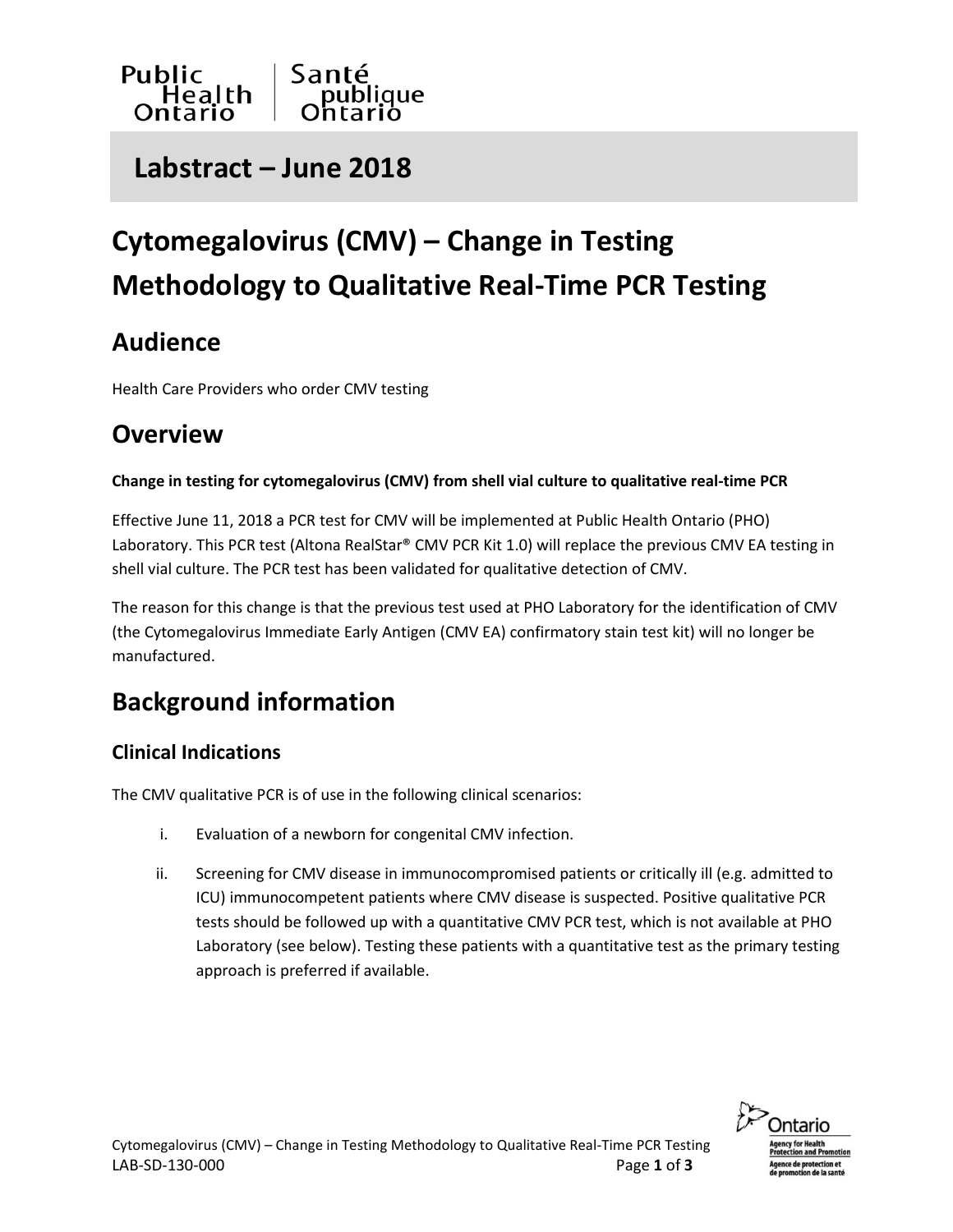### **Clinical Utility**

#### **Investigation of congenital CMV disease:**

A positive qualitative or quantitative CMV PCR test within 4 weeks of birth is adequate for laboratory confirmation of congenital CMV infection in a neonate.

#### **Investigation of acute CMV disease in immunocompetent patients:**

Molecular testing for diagnosing acute CMV infection in immunocompetent patients who are not neonates is not used routinely, as results can be difficult to interpret. This is because following primary infection, CMV can be shed for weeks, months or years, and thereafter remains latent in many cell types (e.g. tissues, endothelial cells, and leukocytes), and can reactivate asymptomatically. CMV seroprevalence increases with age and ranges from 40% to 100%. A positive qualitative PCR in immunocompetent patients may be due to persistent or intermittent asymptomatic shedding, or latent infection, and does not necessarily indicate active CMV disease.

For this reason, diagnostic CMV serology (CMV IgM/IgG) is the recommended test method for diagnosing acute CMV disease in otherwise healthy immunocompetent patients, with the exception being when evaluating for suspected congenital infection where qualitative CMV PCR should be done in addition to serology.

The qualitative CMV PCR could also be used as an initial screen in severely ill immunocompetent patients (e.g. admitted to ICU) where CMV disease is suspected. Any positive tests require follow up testing with a quantitative CMV PCR assay to better understand the clinical significance of the positive qualitative test. Testing these patients with a quantitative CMV PCR test, not currently available at PHO Laboratory, as the primary testing approach is preferred if available.

#### **Investigation of acute CMV disease in immunocompromised patients:**

Although CMV PCR is useful in evaluating immunocompromised patients for CMV disease, this patient group would be more appropriately tested using a quantitative CMV PCR (not currently available at PHO Laboratory) on blood and other relevant specimen types, as higher viral loads correlate with actively replicating virus which is more likely to be causing acute disease. Qualitative detection of CMV DNA in specimens has limited value in predicting symptomatic disease and in monitoring the success of antiviral therapy in immunocompromised patients.

### **Specimen Collection Requirements**

There is no change in specimen collection requirements.

Similar to specimen collection for CMV shell vial culture testing, CMV PCR can be performed on bronchial alveolar lavage (BAL), bronchial wash, tissue (e.g. lung tissues, placenta, etc.), CSF and urine collected in a sterile container.